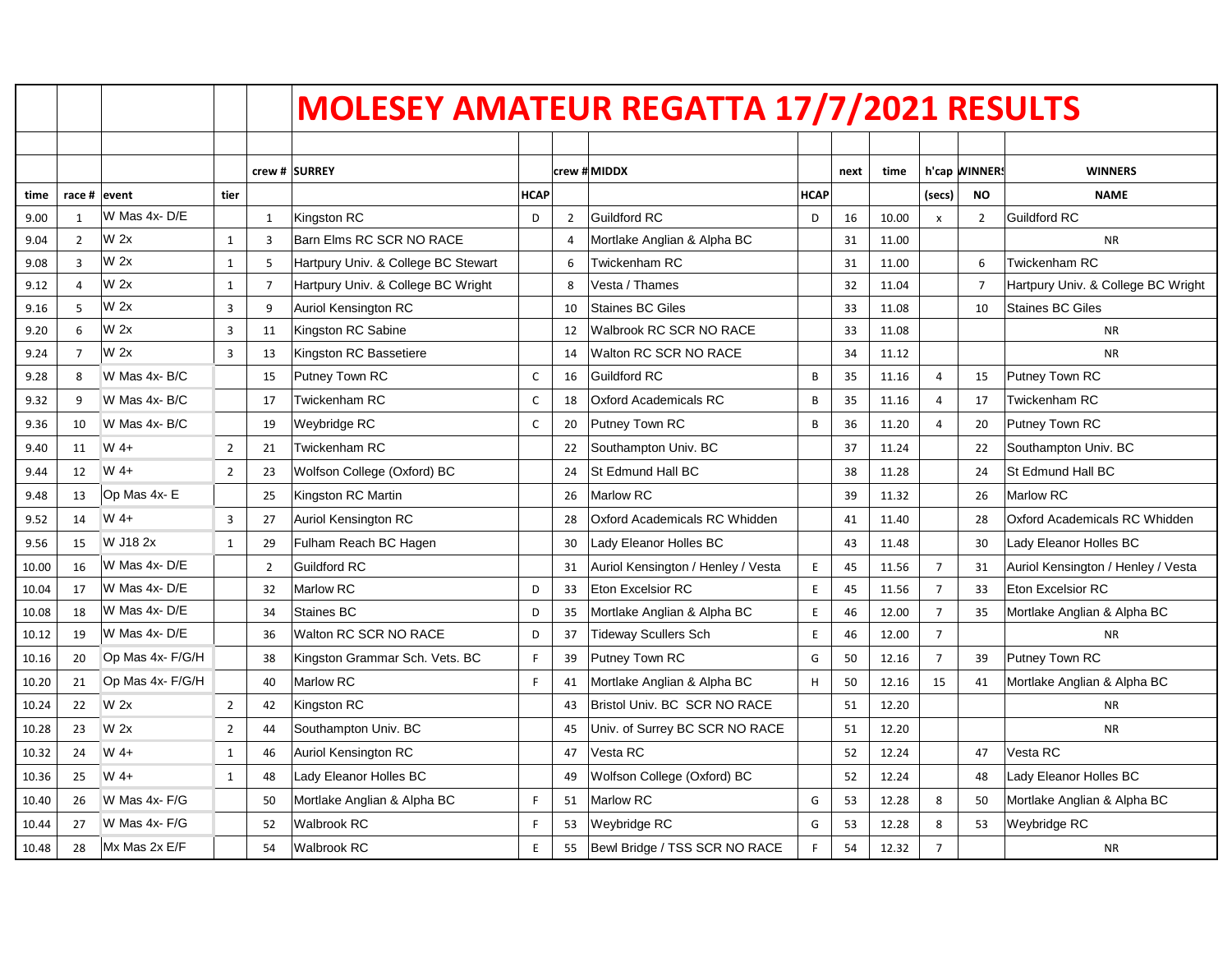| 10.52 | 29 | W J18 2x         | $\overline{2}$          | 56             | Lady Eleanor Holles BC SCR NO RACE |              | 57             | Wimbledon High Sch BC                 |              | 55 | 12.36 |                |                | <b>NR</b>                          |
|-------|----|------------------|-------------------------|----------------|------------------------------------|--------------|----------------|---------------------------------------|--------------|----|-------|----------------|----------------|------------------------------------|
| 11.10 | 30 | W Mas 1x C/E     |                         | 58             | Wimbledon High Sch BC              | $\mathsf{C}$ | 59             | Auriol Kensington RC Watson           | E            | 56 | 12.40 | 16             | 58             | Wimbledon High Sch BC              |
| 11.00 | 31 | W <sub>2x</sub>  | $\mathbf{1}$            | $\overline{4}$ | Mortlake Anglian & Alpha BC        |              | 6              | Twickenham RC                         |              | 57 | 12.44 |                | 6              | <b>Twickenham RC</b>               |
| 11.04 | 32 | W <sub>2x</sub>  | $\mathbf{1}$            | $\overline{7}$ | Hartpury Univ. & College BC Wright |              | 60             | Wallingford / Walton                  |              | 57 | 12.44 |                | $\overline{7}$ | Hartpury Univ. & College BC Wright |
| 11.08 | 33 | W <sub>2x</sub>  | $\overline{3}$          | 10             | <b>Staines BC Giles</b>            |              | 11             | Kingston RC Sabine                    |              | 58 | 12.48 |                | 10             | <b>Staines BC Giles</b>            |
| 11.12 | 34 | W <sub>2x</sub>  | $\overline{\mathbf{3}}$ | 13             | Kingston RC Bassetiere             |              | 61             | Staines BC Earl                       |              | 58 | 12.48 |                | 13             | Kingston RC Bassetiere             |
| 11.16 | 35 | W Mas 4x-B/C     |                         | 15             | Putney Town RC                     |              | 17             | Twickenham RC                         |              | 59 | 12.52 |                | 17             | Twickenham RC                      |
| 11.20 | 36 | W Mas 4x-B/C     |                         | 20             | Putney Town RC                     |              | 62             | Kingston RC McVay                     | $\mathsf{C}$ | 59 | 12.52 | 0/4            | 20             | Putney Town RC                     |
| 11.24 | 37 | W 4+             | $\overline{2}$          | 22             | Southampton Univ. BC               |              | 63             | Lady Eleanor Holles BC                |              | 60 | 12.56 |                | 22             | Southampton Univ. BC               |
| 11.28 | 38 | W 4+             | $\overline{2}$          | 24             | St Edmund Hall BC                  |              | 64             | Oxford Academicals RC Lees            |              | 60 | 12.56 |                | 24             | St Edmund Hall BC                  |
| 11.32 | 39 | Op Mas 4x-E      |                         | 26             | <b>Marlow RC</b>                   |              | 65             | <b>Bewl Bridge RC</b>                 |              | 61 | 13.00 | $\pmb{\times}$ | 65             | <b>Bewl Bridge RC</b>              |
| 11.36 | 40 | Op Mas 4x-E      |                         | 66             | <b>Twickenham RC</b>               |              | 67             | Eton Excelsior RC                     |              | 61 | 13.00 | $\pmb{\times}$ | 67             | <b>Eton Excelsior RC</b>           |
| 11.40 | 41 | W 4+             | $\overline{3}$          | 28             | Oxford Academicals RC Whidden      |              | 68             | St Edmund Hall BC                     |              | 62 | 13.04 |                | 28             | Oxford Academicals RC Whidden      |
| 11.44 | 42 | W 4+             | 3                       | 69             | Vesta RC                           |              | 70             | <b>Bristol Univ. BC</b>               |              | 62 | 13.04 |                | 69             | Vesta RC                           |
| 11.48 | 43 | W J18 2x         | $\mathbf{1}$            | 30             | Lady Eleanor Holles BC             |              | 71             | <b>Walbrook RC</b>                    |              | 63 | 13.08 |                | 71             | Walbrook RC                        |
| 11.52 | 44 | W J18 2x         | $\mathbf{1}$            | 72             | Walton RC SCR NO RACE              |              | 73             | Wimbledon High Sch BC                 |              | 63 | 13.08 |                |                | <b>NR</b>                          |
| 11.56 | 45 | W Mas 4x-D/E     |                         | 31             | Auriol Kensington / Henley / Vesta |              | 33             | <b>Eton Excelsior RC</b>              |              | 64 | 13.12 | 0/7            | 33             | Eton Excelsior RC                  |
| 12.00 | 46 | W Mas 4x-D/E     |                         | 35             | Mortlake Anglian & Alpha BC        |              | 37             | <b>Tideway Scullers Sch</b>           |              | 64 | 13.12 | 0/7            | 37             | <b>Tideway Scullers Sch</b>        |
| 12.04 | 47 | Mx Mas 2x B/C    |                         | 74             | <b>Oxford Academicals RC</b>       | B            | 75             | Wimbledon High Sch BC                 | C            | F  |       | $\overline{4}$ | 75             | Wimbledon High Sch BC              |
| 12.08 | 48 | Op Mas 4x-B/D    |                         | 76             | London RC                          | B            | 77             | Kingston RC                           | D            | F  |       | 8              | 76             | London RC                          |
| 12.12 | 49 | W Mas 1x A       |                         | 78             | Dorney BC Abuljadayel              |              | 79             | Eton Excelsior RC Smillie SCR NO RACE |              | F  |       | $\pmb{\times}$ | 78             | Dorney BC Abuljadayel              |
| 12.16 | 50 | Op Mas 4x- F/G/H |                         | 39             | Putney Town RC                     |              | 41             | Mortlake Anglian & Alpha BC           |              | F. |       |                | 41             | Mortlake Anglian & Alpha BC        |
| 12.20 | 51 | W <sub>2x</sub>  | $\overline{2}$          | 42             | Kingston RC                        |              | 44             | Southampton Univ. BC                  |              | F  |       |                | 42             | Kingston RC                        |
| 12.24 | 52 | W 4+             | $\mathbf{1}$            | 47             | Vesta RC                           |              | 48             | Lady Eleanor Holles BC                |              | F. |       |                | 47             | Vesta RC                           |
| 12.28 | 53 | W Mas 4x-F/G     |                         | 50             | Mortlake Anglian & Alpha BC        |              | 53             | Weybridge RC                          |              | F. |       | 0/8            | 53             | Weybridge RC                       |
| 12.32 | 54 | Mx Mas 2x E/F    |                         | 54             | <b>Walbrook RC</b>                 |              | 80             | Cantabrigian RC                       | E            | F. |       | 0/7            | 80             | Cantabrigian RC                    |
| 12.36 | 55 | W J18 2x         | $\overline{2}$          | 57             | Wimbledon High Sch BC              |              | 81             | Fulham Reach BC West                  |              | F  |       |                | 57             | Wimbledon High Sch BC              |
| 12.40 | 56 | W Mas 1x C/E     |                         | 58             | Wimbledon High Sch BC              |              | 82             | Auriol Kensington RC                  | $\mathsf{C}$ | F  |       | 0/16           | 58             | Wimbledon High Sch BC              |
| 12.44 | 57 | W <sub>2x</sub>  | $\mathbf{1}$            | 6              | Twickenham RC                      |              | $\overline{7}$ | Hartpury Univ. & College BC Wright    |              | F  |       |                | $\overline{7}$ | Hartpury Univ. & College BC Wright |
| 12.48 | 58 | W <sub>2x</sub>  | $\overline{\mathbf{3}}$ | 10             | <b>Staines BC Giles</b>            |              | 13             | Kingston RC Bassetiere                |              | F. |       |                | 10             | <b>Staines BC Giles</b>            |
| 12.52 | 59 | W Mas 4x-B/C     |                         | 17             | Twickenham RC                      |              | 20             | Putney Town RC                        |              | F. |       | 0/4            | 20             | Putney Town RC                     |
| 12.56 | 60 | W 4+             | $\overline{2}$          | 22             | Southampton Univ. BC               |              | 24             | St Edmund Hall BC                     |              | F  |       |                | 22             | Southampton Univ. BC               |
| 13.00 | 61 | Op Mas 4x-E      |                         | 65             | <b>Bewl Bridge RC</b>              |              | 67             | <b>Eton Excelsior RC</b>              |              | F  |       | $\pmb{\times}$ | 65             | Bewl Bridge RC                     |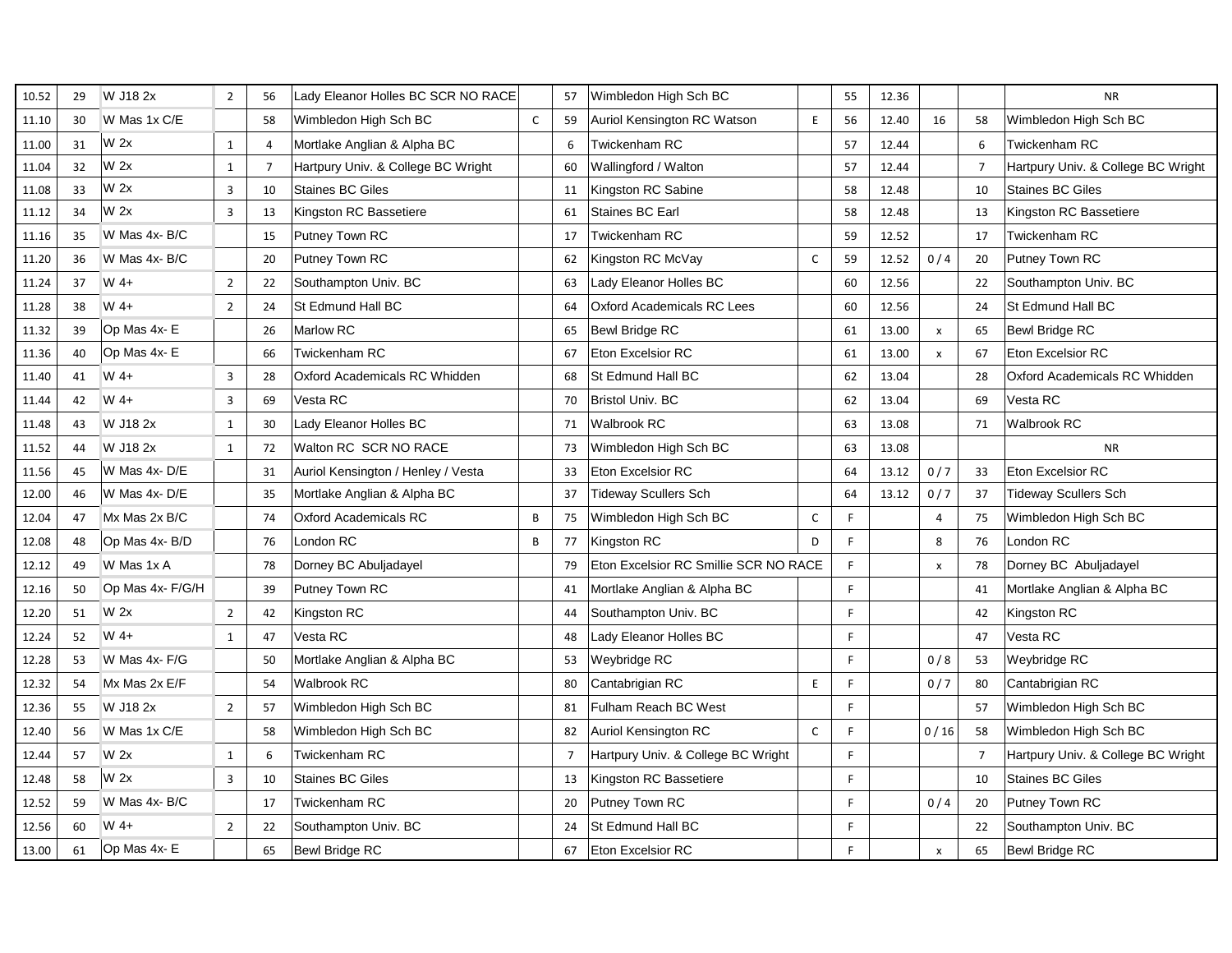| 13.04 | 62  | W 4+            | $\overline{3}$ | 28  | Oxford Academicals RC Whidden          |              | 69  | Vesta RC                                     |              | F   |       |                | 69  | Vesta RC                           |
|-------|-----|-----------------|----------------|-----|----------------------------------------|--------------|-----|----------------------------------------------|--------------|-----|-------|----------------|-----|------------------------------------|
| 13.08 | 63  | W J18 2x        | $\mathbf{1}$   | 71  | Walbrook RC                            |              | 73  | Wimbledon High Sch BC                        |              | F   |       |                | 73  | Wimbledon High Sch BC              |
| 13.12 | 64  | W Mas 4x-D/E    |                | 33  | <b>Eton Excelsior RC</b>               |              | 37  | <b>Tideway Scullers Sch</b>                  |              | F   |       | 0/7            | 33  | <b>Eton Excelsior RC</b>           |
|       |     |                 |                |     |                                        |              |     |                                              |              |     |       |                |     |                                    |
|       |     |                 |                |     |                                        |              |     |                                              |              |     |       |                |     |                                    |
|       |     |                 |                |     |                                        |              |     |                                              |              |     |       |                |     |                                    |
| 13.30 | 65  | Op 1x           |                | 83  | Auriol Ken. RC Kantsedikas SCR NO RACE |              | 84  | Kingston RC Morgan                           |              | 102 | 15.46 |                |     | <b>NR</b>                          |
| 13.34 | 66  | Op 1x           |                | 85  | Dorney BC Alshali                      |              | 86  | Poplar Blackwall & District RC Carter Miller |              | 102 | 15.46 |                | 86  | <b>PBD RC Carter Miller</b>        |
| 13.37 | 67  | Op 1x           |                | 87  | Nonesuch BC Heywood SCR NO RACE        |              | 88  | <b>Bristol Univ. BC Jones</b>                |              | 103 | 15.49 |                |     | <b>NR</b>                          |
| 13.41 | 68  | Op 1x           |                | 89  | Hartpury Univ. & College BC Brooke     |              | 90  | Univ. of Surrey BC Esayas                    |              | 103 | 15.49 |                | 89  | Hartpury Univ. & College BC Brooke |
| 13.45 | 69  | $Op 4+$         | $\overline{2}$ | 91  | Southampton Univ. BC Suria             |              | 92  | Bristol Univ. BC Brown                       |              | 104 | 15.53 |                | 91  | Southampton Univ. BC Suria         |
| 13.48 | 70  | $Op 4+$         | $\overline{2}$ | 93  | St Edmund Hall BC                      |              | 94  | Bristol Univ. BC Sanday                      |              | 105 | 15.57 |                | 93  | St Edmund Hall BC                  |
| 13.52 | 71  | Op Mas 4- C/D   |                | 95  | Marlow RC                              | C            | 96  | Thames Tradesmen's RC / Marlow R             | $\mathsf{C}$ | 106 | 16.00 | x              | 96  | Thames Tradesmen's RC / Marlow     |
| 13.56 | 72  | Op Mas 4- C/D   |                | 97  | London RC                              | $\mathsf{C}$ | 98  | <b>Bewl Bridge RC</b>                        | D            | 107 | 16.04 | $\overline{a}$ | 97  | London RC                          |
| 13.59 | 73  | Garrick         |                | 99  | Mortlake Anglian & Alpha BC            |              | 100 | Tideway Scullers Sch Betts                   |              | 108 | 16.08 |                | 99  | Mortlake Anglian & Alpha BC        |
| 14.03 | 74  | Op Mas 1x B/C/D |                | 101 | Tideway Scullers Sch Burmester         | C            | 102 | Mortlake Anglian & Alpha BC Mitchell         | D            | 110 | 16.15 | $\overline{7}$ | 102 | <b>MAA BC Mitchell</b>             |
| 14.07 | 75  | Op Mas 1x E/F   |                | 103 | <b>Tideway Scullers Sch Supple</b>     | E.           | 104 | Molesey BC Hewitt                            | F.           | 112 | 16.22 | 8              | 103 | <b>Tideway Scullers Sch Supple</b> |
| 14.10 | 76  | Op Mas $8+D/F$  |                | 105 | Walton RC SCR NO RACE                  | D            | 106 | <b>Weybridge RC</b>                          | F.           | 114 | 16.30 | 12             |     | <b>NR</b>                          |
| 14.14 | 77  | W Mas 2x F/G    |                |     | <b>NOW AT 16.37</b>                    |              |     | <b>NOW AT 16.37</b>                          |              |     |       |                |     | <b>NR</b>                          |
| 14.18 | 78  | Op 2x           |                | 109 | Vesta RC                               |              | 110 | Kingston RC Seaton                           |              | 122 | 16.59 |                | 109 | Vesta RC                           |
| 14.21 | 79  | Op 2x           |                | 111 | Kingston RC Neilson                    |              | 112 | Bristol Univ. BC                             |              | 122 | 16.59 |                | 112 | <b>Bristol Univ. BC</b>            |
| 14.25 | 80  | Op 4-           | $\overline{2}$ | 113 | Kingston RC                            |              | 114 | Twickenham RC                                |              | 123 | 17.03 |                | 114 | <b>Twickenham RC</b>               |
| 14.29 | 81  | Op 4-           | $\overline{2}$ | 115 | <b>Oxford Academicals RC</b>           |              | 116 | Bristol Univ. BC                             |              | 123 | 17.03 |                | 115 | <b>Oxford Academicals RC</b>       |
| 14.30 | 118 | Op 4-           | $\mathbf{1}$   | 176 | Hampton Sch BC                         |              | 177 | Univ. of Surrey BC                           |              | F   |       |                | 177 | Univ. of Surrey BC                 |
| 14.32 | 82  | $Op$ 4+         | $\mathbf{1}$   | 117 | Hampton Sch BC                         |              | 118 | Oxford Academicals RC Silvester SCR NC       |              | 124 | 17.06 |                |     | <b>NR</b>                          |
| 14.36 | 83  | $Op$ 4+         | $\mathbf{1}$   | 119 | Oxford Academicals RC Houghton         |              | 120 | Southampton Univ. BC Gomm                    |              | 124 | 17.06 |                | 120 | Southampton Univ. BC Gomm          |
| 14.40 | 84  | Op J18 1x       | $\overline{2}$ | 121 | <b>Christchurch RC Everett</b>         |              | 122 | Twickenham RC Plastow                        |              | 125 | 17.10 |                | 122 | <b>Twickenham RC Plastow</b>       |
| 14.43 | 85  | Op J18 1x       | $\overline{2}$ | 123 | Twickenham RC Norton SCR NO RACE       |              | 124 | The Windsor Boys Sch BC Vickers              |              | 125 | 17.10 |                |     | <b>NR</b>                          |
| 14.47 | 86  | Op Mas 1x G/H/I |                | 125 | City of Cambridge RC Tollett           | G            | 126 | Walbrook RC Fain                             | H            | 126 | 17.14 | 10             | 126 | Walbrook RC Fain                   |
| 14.51 | 87  | Op Mas 1x G/H/I |                | 127 | Quintin BC Bishop                      | H            |     | 128 B T C (Southampton) RC Green             |              | 126 | 17.14 | 10             | 127 | Quintin BC Bishop                  |
| 14.54 | 88  | Op Mas 2x C/D   |                | 129 | London RC                              | C            | 130 | Bewl Bridge RC                               | D            | 127 | 17.17 | $\overline{7}$ | 130 | <b>Bewl Bridge RC</b>              |
| 14.58 | 89  | Op Mas 2x C/D   |                | 131 | Walton RC SCR NO RACE                  | $\mathsf{C}$ | 132 | <b>Eton Excelsior RC</b>                     | D            | 127 | 17.17 | $\overline{7}$ |     | <b>NR</b>                          |
| 15.02 | 90  | $W_1x$          | $\mathbf{1}$   | 133 | Hartpury Univ. & College BC Armstrong  |              |     | 134 Mortlake Anglian & Alpha BC Sacre        |              | 128 | 17.21 |                | 133 | Hartpury Univ/Coll BC Armstrong    |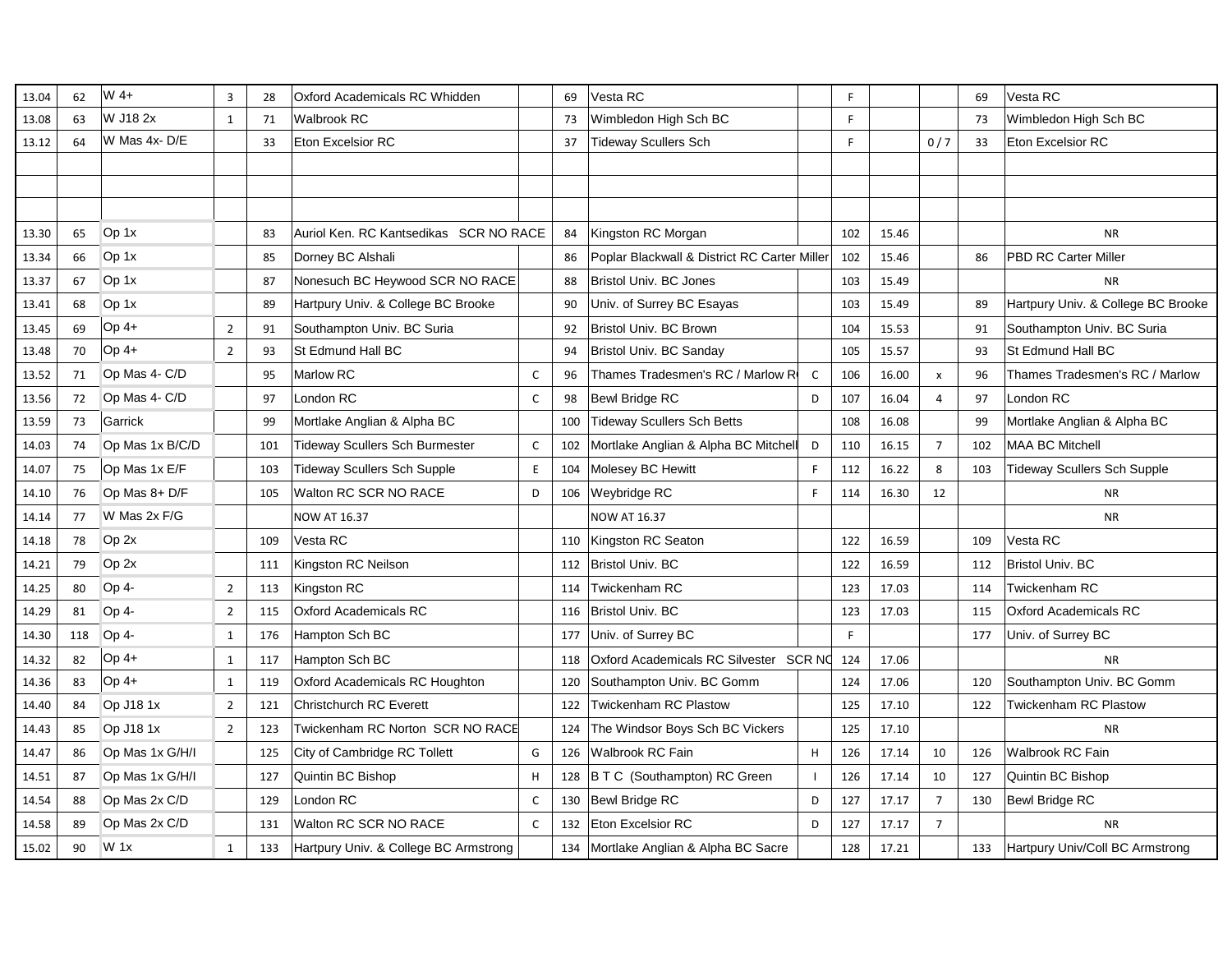| 15.05 | 91  | $W_1$           | 1              | 135 | Mortlake Anglian & Alpha BC Gowan    |             | 136 | Molesey BC Boyns                             | 128            | 17.21 |                           | 135 | <b>MAA BC Gowan</b>                  |
|-------|-----|-----------------|----------------|-----|--------------------------------------|-------------|-----|----------------------------------------------|----------------|-------|---------------------------|-----|--------------------------------------|
| 15.09 | 92  | W 4x-           | $\overline{2}$ | 137 | Auriol Kensington                    |             | 138 | Univ. of Surrey BC SCR NO RACE               | 129            | 17.25 |                           |     | <b>NR</b>                            |
| 15.13 | 93  | W 4x-           | $\overline{2}$ | 139 | Staines BC                           |             | 140 | Walton RC SCR NO RACE                        | 129            | 17.25 |                           |     | <b>NR</b>                            |
| 15.16 | 94  | W J18 1x        | $\mathbf{1}$   | 141 | Fulham Reach BC Brockway             |             | 142 | Walton RC Beard SCR NO RACE                  | 130            | 17.28 |                           |     | <b>NR</b>                            |
| 15.20 | 95  | W J18 1x        | $\mathbf{1}$   | 143 | Wimbledon High Sch BC Bayliss        |             | 144 | Walton RC Boddington SCR NO RACE             | 130            | 17.28 |                           |     | <b>NR</b>                            |
| 15.24 | 96  | W J18 1x        | $\overline{2}$ | 145 | Barn Elms RC Apatu                   |             | 146 | Lady Eleanor Holles BC Sutherland            | 131            | 17.32 |                           | 146 | Lady Eleanor Holles BC Sutherland    |
| 15.27 | 97  | W J18 1x        | $\overline{2}$ | 147 | <b>Burway RC Needham</b>             |             | 148 | Radnor House Sch RC Parker                   | 131            | 17.32 |                           | 148 | Radnor House Sch RC Parker           |
| 15.31 | 98  | Op J18 1x       | $\mathbf{1}$   | 149 | <b>Burway RC Finlayson</b>           |             | 150 | Fulham Reach BC Berikuly                     | 132            | 17.36 |                           | 150 | Fulham Reach BC Berikuly             |
| 15.35 | 99  | Op Mas 2x E/F   |                | 151 | <b>Walbrook RC</b>                   | E           | 152 | <b>Tideway Scullers Sch</b><br>E             | 133            | 17.39 | $\mathsf{x}$              | 152 | <b>Tideway Scullers Sch</b>          |
| 15.38 | 100 | W J18 1x        | $\overline{3}$ | 153 | <b>Barn Elms RC Chilton</b>          |             | 154 | Gordon's Sch BC                              | 134            | 17.43 |                           | 154 | Gordon's Sch BC                      |
| 15.42 | 101 | W Mas 2x D/E    |                | 155 | Kingston RC                          | D           | 156 | Putney Town RC<br>E                          | 135            | 17.47 | $\overline{7}$            | 156 | Putney Town RC                       |
| 15.46 | 102 | Op 1x           |                | 84  | Kingston RC Morgan                   |             | 86  | Poplar Blackwall & District RC Carter Miller | 136            | 17.50 |                           | 86  | <b>PBD RC Carter Miller</b>          |
| 15.49 | 103 | Op 1x           |                | 88  | Bristol Univ. BC Jones SCR NO RACE   |             | 89  | Hartpury Univ. & College BC Brooke           | 136            | 17.50 |                           |     | <b>NR</b>                            |
| 15.53 | 104 | Op 4+           | $\overline{2}$ | 91  | Southampton Univ. BC Suria           |             | 157 | <b>Twickenham RC</b>                         | 137            | 17.54 |                           | 157 | Twickenham RC                        |
| 15.57 | 105 | $Op4+$          | $\overline{2}$ | 93  | St Edmund Hall BC                    |             | 158 | Bristol Univ. BC Westbrook                   | 137            | 17.54 |                           | 93  | St Edmund Hall BC                    |
| 16.00 | 106 | Op Mas 4- C/D   |                | 96  | Thames Tradesmen's RC / Marlow RC    | $\mathsf C$ | 159 | <b>Oxford Academicals RC</b><br>C            | 138            | 17.58 | 0                         | 96  | <b>TTRC / Marlow RC</b>              |
| 16.04 | 107 | Op Mas 4- C/D   |                | 97  | London RC                            | $\mathsf C$ | 160 | <b>Eton Excelsior RC</b><br>D                | 138            | 17.58 | $\overline{4}$            | 97  | London RC                            |
| 16.08 | 108 | Garrick         |                | 99  | Mortlake Anglian & Alpha BC          |             | 161 | Auriol Kensington RC                         | 139            | 18.01 |                           | 99  | Mortlake Anglian & Alpha BC          |
| 16.45 | 109 | Garrick         |                | 162 | <b>Tideway Scullers Sch Hickmott</b> |             | 163 | <b>Guildford RC</b>                          | 139            | 18.01 |                           | 162 | <b>Tideway Scullers Sch Hickmott</b> |
| 16.11 | 110 | Op Mas 1x B/C/D |                | 102 | Mortlake Anglian & Alpha BC Mitchell | D           | 164 | Kingston RC<br>C                             | 140            | 18.05 | $\overline{7}$            | 164 | Kingston RC                          |
| 16.15 | 111 | Op Mas 1x B/C/D |                | 165 | Kingston RC                          | B           | 166 | <b>Tideway Scullers Sch</b><br>B             | 140            | 18.05 | $\mathsf{x}$              | 166 | <b>Tideway Scullers Sch</b>          |
| 16.18 | 112 | Op Mas 1x E/F   |                | 103 | <b>Tideway Scullers Sch Supple</b>   | E           | 167 | Molesey BC Ellis<br>E                        | 141            | 18.09 | X                         | 103 | <b>Tideway Scullers Sch Supple</b>   |
| 16.22 | 113 | Op Mas 1x E/F   |                | 168 | <b>Guildford RC Neilson</b>          | E           | 169 | Kingston RC Young<br>E                       | 141            | 18.09 | $\pmb{\chi}$              | 169 | Kingston RC Young                    |
| 16.26 | 114 | Op Mas 8+ D/F   |                | 106 | Weybridge RC                         | F           | 170 | Molesey BC / Walbrook RC<br>F                | 142            | 18.12 | X                         | 170 | Molesey BC / Walbrook RC             |
| 16.29 | 115 | Op Mas 8+ D/F   |                | 171 | Kingston RC                          | F           | 172 | <b>Guildford RC</b><br>E                     | 142            | 18.12 | $\pmb{\times}$            | 171 | Kingston RC                          |
| 16.33 | 77  | W Mas 2x F/G    |                | 107 | Auriol Kensington RC / Vesta RC      | F           | 108 | Staines BC<br>F                              | 143            | 16.37 | $\boldsymbol{\mathsf{x}}$ | 108 | Staines BC                           |
| 16.37 | 117 | W Mas 2x F/G    |                | 174 | Weybridge RC                         | F           | 173 | Twickenham RC<br>G                           | 143            | 18.16 |                           | 173 | Twickenham RC                        |
| 16.40 |     | <b>NO RACE</b>  |                |     | <b>NO RACE</b>                       |             |     |                                              |                |       |                           |     | <b>NR</b>                            |
| 17.20 | 119 | $W_1$           | $\overline{2}$ | 178 | Walbrook RC Singham                  |             |     | 179 Kingston RC Grasso                       | F.             |       |                           | 178 | Walbrook RC Singham                  |
| 16.52 | 120 | W 4x-           | $\mathbf{1}$   | 180 | Kingston RC                          |             | 181 | Mortlake Anglian & Alpha BC                  | E              |       |                           | 180 | Kingston RC                          |
| 16.55 | 121 | W Mas 2x A/C    |                | 182 | Kingston RC SCR NO RACE              | A           | 183 | Walbrook RC SCR<br>C                         | <b>JO RACE</b> |       |                           |     | <b>NR</b>                            |
| 16.59 | 122 | Op 2x           |                | 109 | Vesta RC                             |             | 112 | <b>Bristol Univ. BC</b>                      | F              |       |                           | 112 | <b>Bristol Univ. BC</b>              |
| 17.03 | 123 | Op <sub>4</sub> | $\overline{2}$ | 114 | Twickenham RC                        |             | 115 | <b>Oxford Academicals RC</b>                 | F              |       |                           | 114 | <b>Twickenham RC</b>                 |